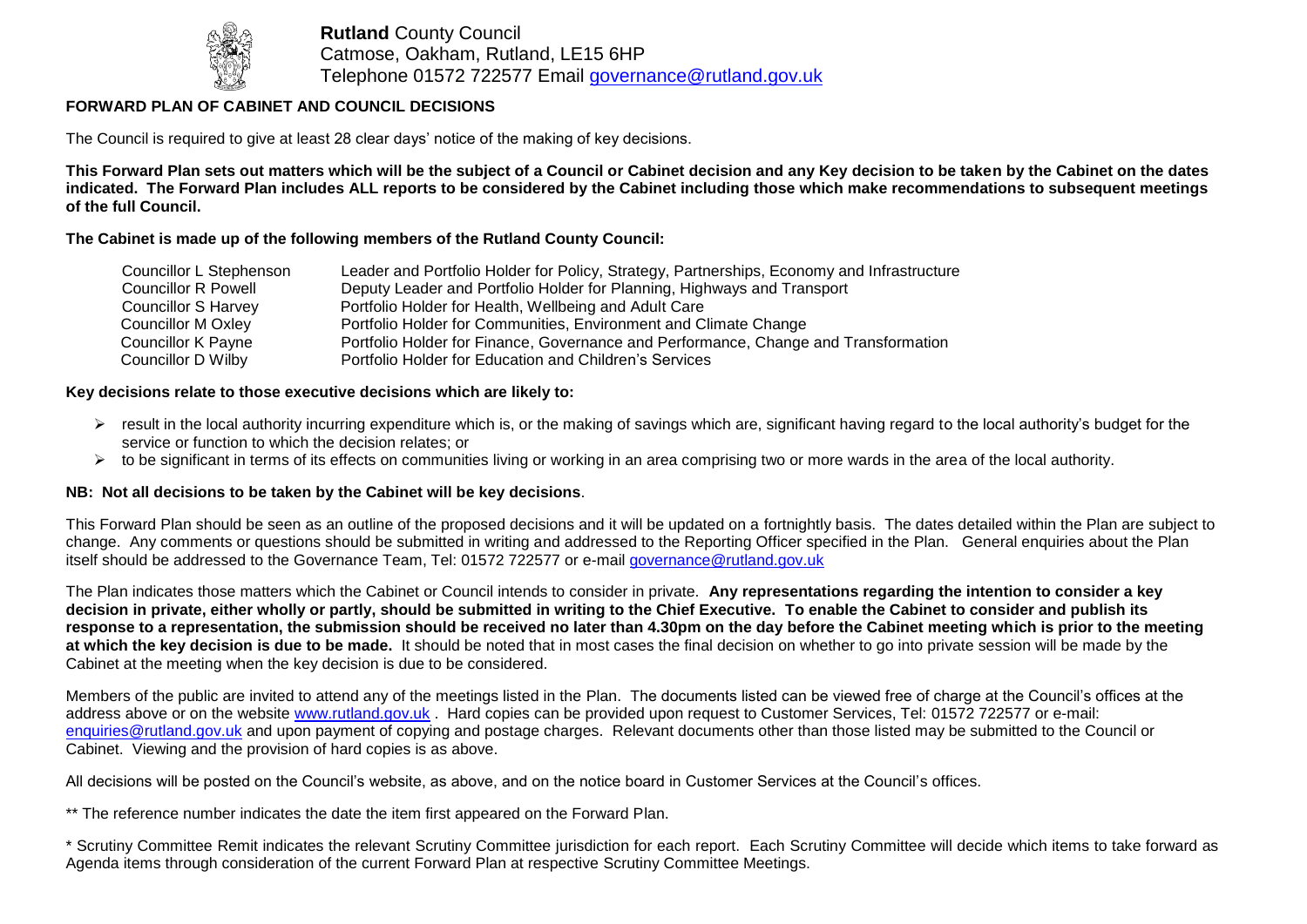# **FORWARD PLAN**

Publication date 13 May 2022

| <b>MEETING DATE</b> | <b>MATTER FOR</b><br><b>DECISION</b>                                                                                                                                                                                                                                                                                  | <b>BODY TO</b><br><b>MAKE</b><br><b>DECISION</b> | <b>KEY</b><br><b>DECISION</b><br><b>YES/NO</b> | <b>PRIVATE</b> | <b>REPORTING</b><br><b>OFFICER</b>                                        | <b>REFERENCE</b><br><b>NUMBER **</b> | <b>DOCUMENTS TO</b><br><b>BE SUBMITTED</b>                                                                                             | <b>SCRUTINY</b><br><b>COMMITTEE</b><br><b>REMIT*</b> |
|---------------------|-----------------------------------------------------------------------------------------------------------------------------------------------------------------------------------------------------------------------------------------------------------------------------------------------------------------------|--------------------------------------------------|------------------------------------------------|----------------|---------------------------------------------------------------------------|--------------------------------------|----------------------------------------------------------------------------------------------------------------------------------------|------------------------------------------------------|
| Cabinet 24 May 2022 |                                                                                                                                                                                                                                                                                                                       |                                                  |                                                |                |                                                                           |                                      |                                                                                                                                        |                                                      |
| 24 May 2022         | <b>Corporate Strategy</b><br>2022-27 -<br>To provide Cabinet<br>with a new<br><b>Corporate Strategy</b><br>for 2022-27 to<br>recommend to Full<br>Council for<br>Approval                                                                                                                                             | Cabinet                                          | Yes                                            |                | <b>Strategic Director</b><br>for Resources<br>(K Quinn)                   | FP/140422                            | It is not anticipated<br>that there will be<br>any documents<br>other than the<br>report and relevant<br>appendices to be<br>published | Strategic<br>Overview and<br>Scrutiny<br>Committee   |
| 24 May 2022         | <b>Domiciliary Care</b><br><b>Dynamic Purchasing</b><br>System -<br>To seek formal<br>approval to carry<br>out a<br>commissioning<br>exercise to<br>establish a Direct<br>Purchasing<br>System to facilitate<br>Home Care<br>Provision in<br><b>Rutland</b> in<br>accordance with<br>our contract<br>procedure rules. | Cabinet                                          | Yes                                            |                | <b>Strategic Director</b><br>for Adult Services<br>and Health<br>(M Wise) | FP/140422                            | It is not anticipated<br>that there will be<br>any documents<br>other than the<br>report and relevant<br>appendices to be<br>published | Strategic<br>Overview and<br>Scrutiny<br>Committee   |
| 24 May 2022         | Langham<br><b>Neighbourhood Plan</b><br><b>Review -</b><br>To seek the<br>approval for the                                                                                                                                                                                                                            | Cabinet                                          | <b>No</b>                                      |                | <b>Strategic Director</b><br>for Places<br>(R Ranson)                     | FP/140422                            | It is not anticipated<br>that there will be<br>any documents<br>other than the<br>report and relevant<br>appendices to be              | Strategic<br>Overview and<br>Scrutiny<br>Committee   |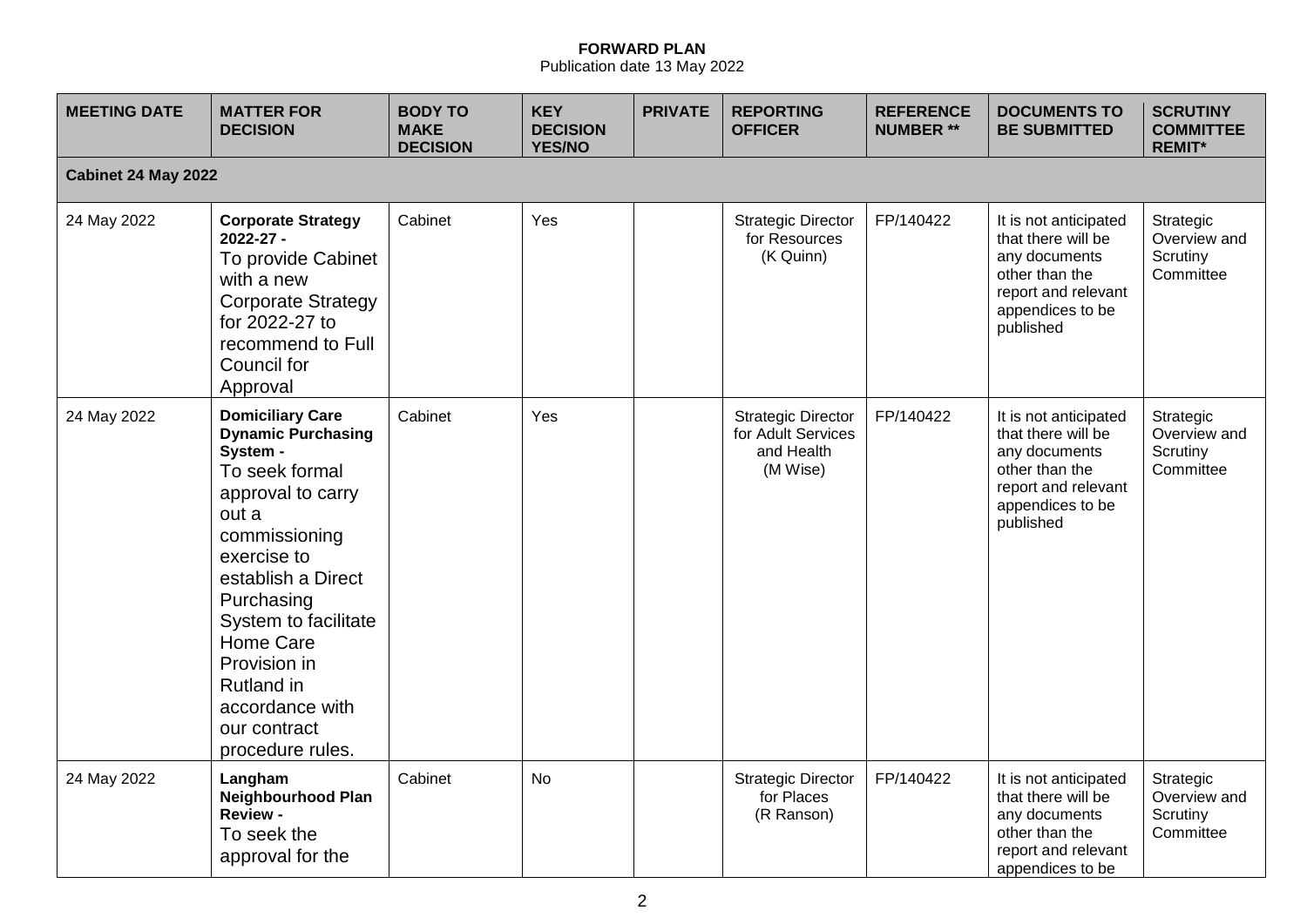| <b>MEETINGDATE</b> | <b>MATTER FOR</b><br><b>DECISION</b>                                                                                                                                                                                                                            | <b>BODY TO</b><br><b>MAKE</b><br><b>DECISION</b> | <b>KEY</b><br><b>DECISION</b><br><b>YES/NO</b> | <b>PRIVATE</b> | <b>REPORTING</b><br><b>OFFICER</b>                                            | <b>REFERENCE</b><br><b>NUMBER**</b> | <b>DOCUMENTS TO</b><br><b>BE SUBMITTED</b>                                                                                             | <b>SCRUTINY</b><br><b>COMMITTEE</b><br><b>REMIT*</b> |
|--------------------|-----------------------------------------------------------------------------------------------------------------------------------------------------------------------------------------------------------------------------------------------------------------|--------------------------------------------------|------------------------------------------------|----------------|-------------------------------------------------------------------------------|-------------------------------------|----------------------------------------------------------------------------------------------------------------------------------------|------------------------------------------------------|
|                    | draft Langham<br>Neighbourhood<br>Plan Review to be<br>published for<br>consultation and<br>subsequent stages                                                                                                                                                   |                                                  |                                                |                |                                                                               |                                     | published                                                                                                                              |                                                      |
| 24 May 2022        | <b>Rutland Design</b><br>Guide<br><b>Supplementary</b><br><b>Planning Document -</b><br>To seek the<br>adoption of the<br><b>Rutland Design</b><br>Guide as a<br>Supplementary<br>Planning<br>Document                                                          | Cabinet                                          | Yes                                            |                | <b>Strategic Director</b><br>for Places<br>(R Ranson)                         | FP/140422                           | It is not anticipated<br>that there will be<br>any documents<br>other than the<br>report and relevant<br>appendices to be<br>published | Strategic<br>Overview and<br>Scrutiny<br>Committee   |
| 24 May 2022        | <b>First Homes Informal</b><br><b>Planning Guidance -</b><br>To seek the<br>approval of local<br>criteria to be used<br>by the Council in<br>the implementation<br>of affordable<br>housing relating to<br>the Government's<br><b>First Homes</b><br>initiative | Cabinet                                          | Yes                                            |                | <b>Strategic Director</b><br>for Places<br>(R Ranson)                         | FP/140422                           | It is not anticipated<br>that there will be<br>any documents<br>other than the<br>report and relevant<br>appendices to be<br>published | Strategic<br>Overview and<br>Scrutiny<br>Committee   |
| 24 May 2022        | 0-19 Healthy Child<br>Programme<br><b>Recruitment -</b><br>To seek approval<br>to recruit Young<br>people's Health<br>and Well-Being                                                                                                                            | Cabinet                                          | No                                             |                | <b>Strategic Director</b><br>for Children's<br><b>Services</b><br>(D Godfrey) | FP/120522                           | It is not anticipated<br>that there will be<br>any documents<br>other than the<br>report and relevant<br>appendices to be<br>published | Strategic<br>Overview and<br>Scrutiny<br>Committee   |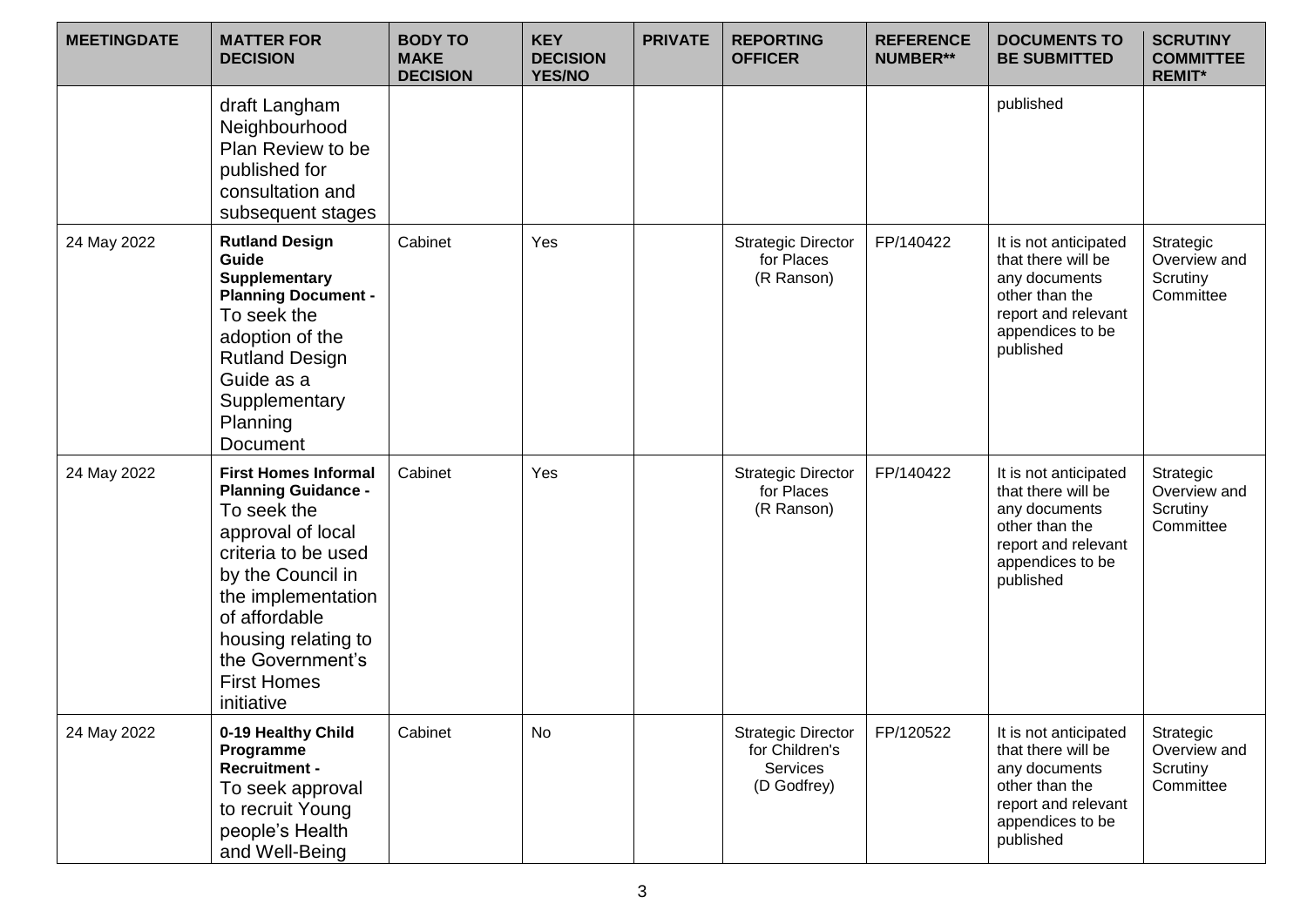| <b>MEETINGDATE</b>         | <b>MATTER FOR</b><br><b>DECISION</b>                                                                                                                                                                                                     | <b>BODY TO</b><br><b>MAKE</b><br><b>DECISION</b> | <b>KEY</b><br><b>DECISION</b><br><b>YES/NO</b> | <b>PRIVATE</b> | <b>REPORTING</b><br><b>OFFICER</b>                    | <b>REFERENCE</b><br><b>NUMBER**</b> | <b>DOCUMENTS TO</b><br><b>BE SUBMITTED</b>                                                                                             | <b>SCRUTINY</b><br><b>COMMITTEE</b><br><b>REMIT*</b> |
|----------------------------|------------------------------------------------------------------------------------------------------------------------------------------------------------------------------------------------------------------------------------------|--------------------------------------------------|------------------------------------------------|----------------|-------------------------------------------------------|-------------------------------------|----------------------------------------------------------------------------------------------------------------------------------------|------------------------------------------------------|
|                            | Co-ordinator (P01)<br>and the Health and<br><b>Well-Being Young</b><br>Peoples<br>Development<br>Officer(S02)<br>funded by Public<br>Health Grant.                                                                                       |                                                  |                                                |                |                                                       |                                     |                                                                                                                                        |                                                      |
| <b>Council 6 June 2022</b> |                                                                                                                                                                                                                                          |                                                  |                                                |                |                                                       |                                     |                                                                                                                                        |                                                      |
| Cabinet 14 June 2022       |                                                                                                                                                                                                                                          |                                                  |                                                |                |                                                       |                                     |                                                                                                                                        |                                                      |
| 14 Jun 2022                | <b>Market Overton</b><br><b>Neighbourhood Plan</b><br><b>Review -</b><br>To seek the<br>approval for the<br>draft Market<br>Overton<br>Neighbourhood<br>Plan Review to be<br>published for<br>consultation and<br>subsequent<br>stages.  | Cabinet                                          | <b>No</b>                                      |                | <b>Strategic Director</b><br>for Places<br>(R Ranson) | FP/140422                           | It is not anticipated<br>that there will be<br>any documents<br>other than the<br>report and relevant<br>appendices to be<br>published | Strategic<br>Overview and<br>Scrutiny<br>Committee   |
| 14 Jun 2022                | <b>Highways Capital</b><br><b>Programme - Second</b><br>Allocation 2022/23 -<br>Approves that the<br>spend of the<br>Department for<br>Transports (DfT)<br>for the balance of<br>the Highways<br>Maintenance Block<br>funding allocation | Cabinet                                          | Yes                                            |                | <b>Strategic Director</b><br>for Places<br>(A Tatt)   | FP/140422                           | It is not anticipated<br>that there will be<br>any documents<br>other than the<br>report and relevant<br>appendices to be<br>published | Strategic<br>Overview and<br>Scrutiny<br>Committee   |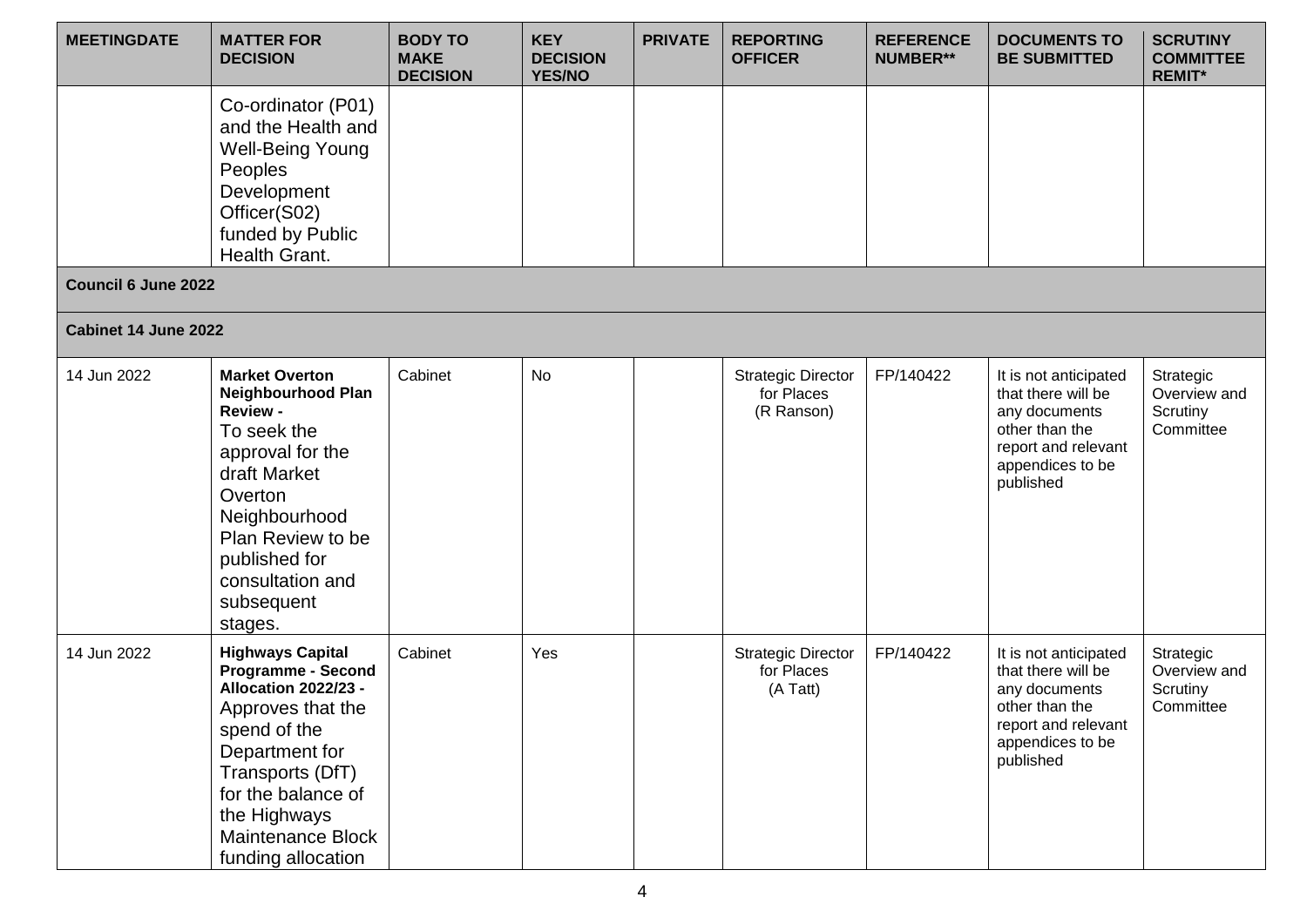| <b>MEETINGDATE</b> | <b>MATTER FOR</b><br><b>DECISION</b>                                                                                                                                                                                                                                                                                                                       | <b>BODY TO</b><br><b>MAKE</b><br><b>DECISION</b> | <b>KEY</b><br><b>DECISION</b><br><b>YES/NO</b> | <b>PRIVATE</b> | <b>REPORTING</b><br><b>OFFICER</b>                            | <b>REFERENCE</b><br><b>NUMBER**</b> | <b>DOCUMENTS TO</b><br><b>BE SUBMITTED</b>                                                                                             | <b>SCRUTINY</b><br><b>COMMITTEE</b><br><b>REMIT*</b> |
|--------------------|------------------------------------------------------------------------------------------------------------------------------------------------------------------------------------------------------------------------------------------------------------------------------------------------------------------------------------------------------------|--------------------------------------------------|------------------------------------------------|----------------|---------------------------------------------------------------|-------------------------------------|----------------------------------------------------------------------------------------------------------------------------------------|------------------------------------------------------|
|                    | and both the<br><b>Capital Pot Hole</b><br>and Incentive<br>funds received                                                                                                                                                                                                                                                                                 |                                                  |                                                |                |                                                               |                                     |                                                                                                                                        |                                                      |
| 14 Jun 2022        | <b>Annual Report 2021-</b><br>$22 -$<br>To provide Cabinet<br>with an annual<br>report of Council<br>performance for<br>noting ahead of<br><b>Full Council in</b><br>July.                                                                                                                                                                                 | Cabinet                                          | No                                             |                | <b>Strategic Director</b><br>for Resources<br>(K Quinn)       | FP/140422                           | It is not anticipated<br>that there will be<br>any documents<br>other than the<br>report and relevant<br>appendices to be<br>published | Strategic<br>Overview and<br>Scrutiny<br>Committee   |
| 14 Jun 2022        | <b>Interim Position</b><br><b>Statement on</b><br><b>Housing</b><br>Development -<br>To seek the<br>approval of an<br><b>Interim Position</b><br>Statement to be<br>used as a material<br>consideration in<br>the determination<br>of appropriate<br>planning<br>applications for<br>housing<br>development,<br>pending the<br>adoption of a Local<br>Plan | Cabinet                                          | Yes                                            |                | <b>Strategic Director</b><br>for Places<br>(R Ranson)         | FP/140422                           | It is not anticipated<br>that there will be<br>any documents<br>other than the<br>report and relevant<br>appendices to be<br>published | Strategic<br>Overview and<br>Scrutiny<br>Committee   |
| 14 Jun 2022        | <b>Revenue Outturn</b><br>report 21/22 and<br><b>Budget update 22/23</b>                                                                                                                                                                                                                                                                                   | Cabinet                                          | Yes                                            |                | <b>Strategic Director</b><br>for Resources<br>(S Della Rocca) | FP/120522                           | It is not anticipated<br>that there will be<br>any documents<br>other than the<br>report and relevant                                  | Strategic<br>Overview and<br>Scrutiny<br>Committee   |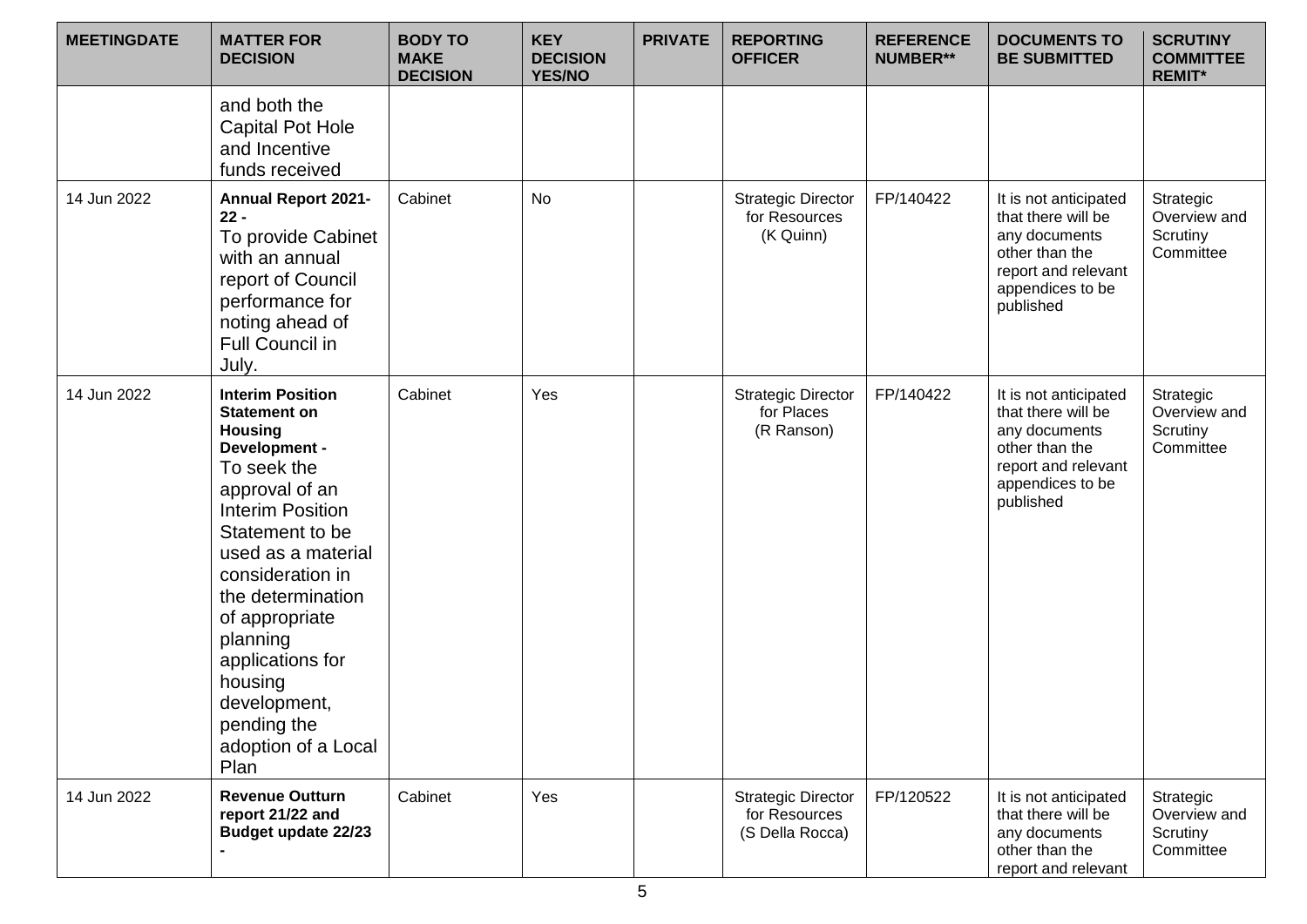| <b>MEETINGDATE</b>         | <b>MATTER FOR</b><br><b>DECISION</b>                                                                                                                                                                                                                                                                                                    | <b>BODY TO</b><br><b>MAKE</b><br><b>DECISION</b> | <b>KEY</b><br><b>DECISION</b><br><b>YES/NO</b> | <b>PRIVATE</b> | <b>REPORTING</b><br><b>OFFICER</b>                            | <b>REFERENCE</b><br><b>NUMBER**</b> | <b>DOCUMENTS TO</b><br><b>BE SUBMITTED</b>                                                                                             | <b>SCRUTINY</b><br><b>COMMITTEE</b><br><b>REMIT*</b> |
|----------------------------|-----------------------------------------------------------------------------------------------------------------------------------------------------------------------------------------------------------------------------------------------------------------------------------------------------------------------------------------|--------------------------------------------------|------------------------------------------------|----------------|---------------------------------------------------------------|-------------------------------------|----------------------------------------------------------------------------------------------------------------------------------------|------------------------------------------------------|
|                            | To provide<br>members with an<br>update on the<br>Council's financial<br>position                                                                                                                                                                                                                                                       |                                                  |                                                |                |                                                               |                                     | appendices to be<br>published                                                                                                          |                                                      |
| 14 Jun 2022                | <b>Capital Outturn</b><br>report 21/22 and<br><b>Capital Update 22/23</b><br>To provide<br>members with an<br>update on the<br>Council's financial<br>position                                                                                                                                                                          | Cabinet                                          | Yes                                            |                | <b>Strategic Director</b><br>for Resources<br>(S Della Rocca) | FP/120522                           | It is not anticipated<br>that there will be<br>any documents<br>other than the<br>report and relevant<br>appendices to be<br>published | Strategic<br>Overview and<br>Scrutiny<br>Committee   |
| 14 Jun 2022                | <b>Levelling Up Fund</b><br>(LUF) Bid round 2 -<br>Approval to submit<br>a joint bid for<br>Round 2 funding<br>with Melton<br>Council to invest in<br>local transport<br>projects,<br>regeneration of<br>town centres and<br>high streets and<br>support cultural<br>and heritage<br>assets to make a<br>real difference to<br>Rutland. | Cabinet                                          | Yes                                            |                | <b>Strategic Director</b><br>for Places<br>(A Culleton)       | FP/140422                           | It is not anticipated<br>that there will be<br>any documents<br>other than the<br>report and relevant<br>appendices to be<br>published | Strategic<br>Overview and<br>Scrutiny<br>Committee   |
| <b>Council 4 July 2022</b> |                                                                                                                                                                                                                                                                                                                                         |                                                  |                                                |                |                                                               |                                     |                                                                                                                                        |                                                      |
| 4 Jul 2022                 | <b>Corporate Strategy</b><br>2022-27 -<br>(Report from the                                                                                                                                                                                                                                                                              | Council                                          | Yes                                            |                | <b>Strategic Director</b><br>for Resources<br>(K Quinn)       | FP/140422                           | It is not anticipated<br>that there will be<br>any documents                                                                           |                                                      |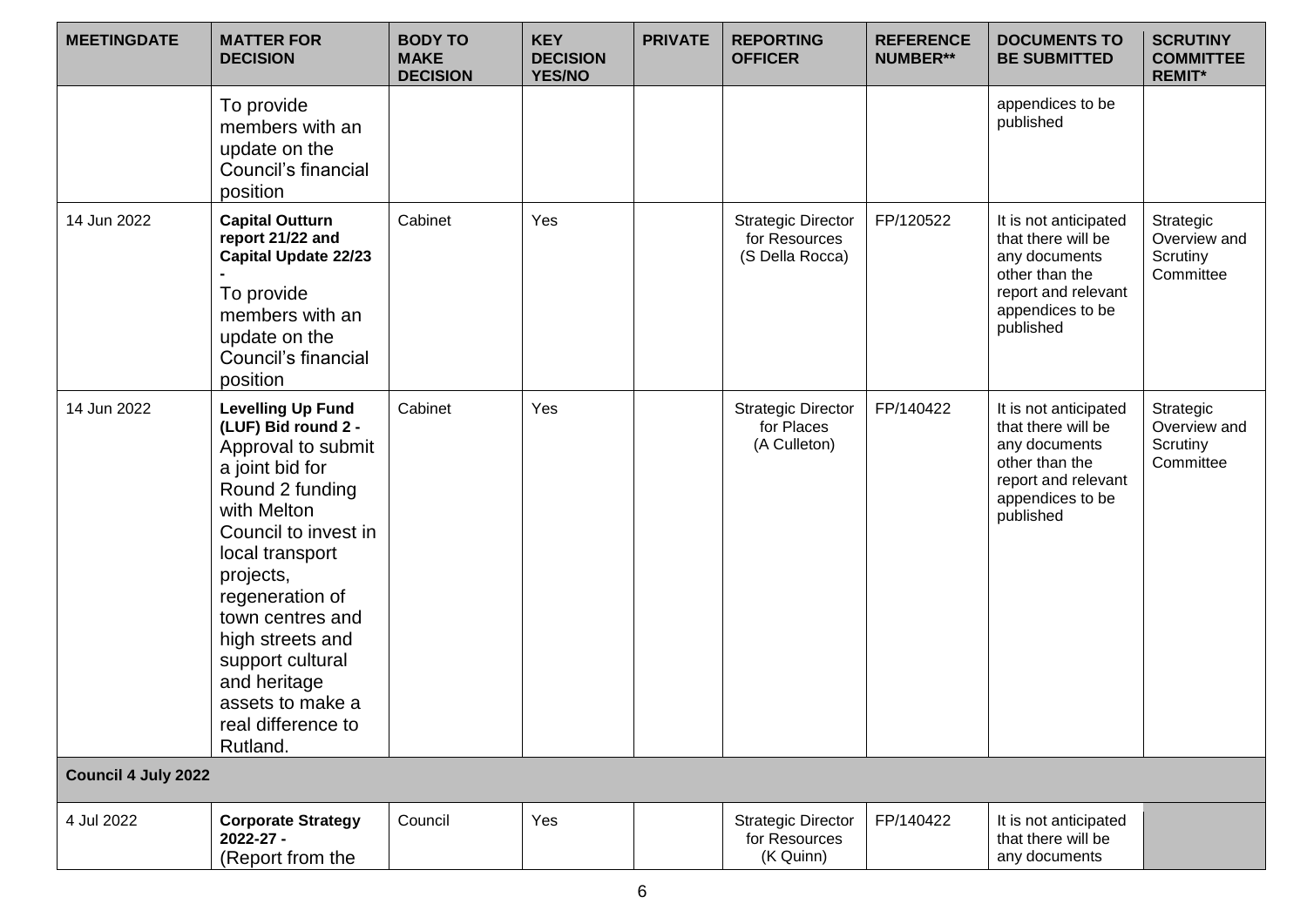| <b>MEETINGDATE</b>   | <b>MATTER FOR</b><br><b>DECISION</b>                                                                                                                                                                                                                                                                                  | <b>BODY TO</b><br><b>MAKE</b><br><b>DECISION</b> | <b>KEY</b><br><b>DECISION</b><br><b>YES/NO</b> | <b>PRIVATE</b> | <b>REPORTING</b><br><b>OFFICER</b>                                        | <b>REFERENCE</b><br><b>NUMBER**</b> | <b>DOCUMENTS TO</b><br><b>BE SUBMITTED</b>                                                                                             | <b>SCRUTINY</b><br><b>COMMITTEE</b><br><b>REMIT*</b> |
|----------------------|-----------------------------------------------------------------------------------------------------------------------------------------------------------------------------------------------------------------------------------------------------------------------------------------------------------------------|--------------------------------------------------|------------------------------------------------|----------------|---------------------------------------------------------------------------|-------------------------------------|----------------------------------------------------------------------------------------------------------------------------------------|------------------------------------------------------|
|                      | Cabinet)                                                                                                                                                                                                                                                                                                              |                                                  |                                                |                |                                                                           |                                     | other than the<br>report and relevant<br>appendices to be<br>published                                                                 |                                                      |
| 4 Jul 2022           | <b>Highways Capital</b><br><b>Programme - Second</b><br><b>Allocation -</b><br>Approves that the<br>spend of the<br>Department for<br>Transports (DfT)<br>for the balance of<br>the Highways<br>Maintenance Block<br>funding allocation<br>and both the<br><b>Capital Pot Hole</b><br>and Incentive<br>funds received | Council                                          | Yes                                            |                | <b>Strategic Director</b><br>for Places<br>(A Tatt)                       | FP/140422                           | It is not anticipated<br>that there will be<br>any documents<br>other than the<br>report and relevant<br>appendices to be<br>published |                                                      |
| Cabinet 12 July 2022 |                                                                                                                                                                                                                                                                                                                       |                                                  |                                                |                |                                                                           |                                     |                                                                                                                                        |                                                      |
| 12 Jul 2022          | <b>Assistive Technology</b><br><b>Service Procurement</b><br>To seek formal<br>approval to<br>commission an<br>Assistive<br>Technology<br>Service in Rutland<br>in accordance with<br>our contract<br>procedure rules                                                                                                 | Cabinet                                          | Yes                                            |                | <b>Strategic Director</b><br>for Adult Services<br>and Health<br>(M Wise) | FP/140422                           | It is not anticipated<br>that there will be<br>any documents<br>other than the<br>report and relevant<br>appendices to be<br>published | Strategic<br>Overview and<br>Scrutiny<br>Committee   |
| 12 Jul 2022          | <b>Gas and Electricity</b><br><b>Utility Contract</b><br><b>Renewals - Property</b><br>Assets -                                                                                                                                                                                                                       | Cabinet                                          | Yes                                            |                | <b>Strategic Director</b><br>for Places<br>(M Walsh)                      | FP/140422                           | It is not anticipated<br>that there will be<br>any documents<br>other than the                                                         | Strategic<br>Overview and<br>Scrutiny<br>Committee   |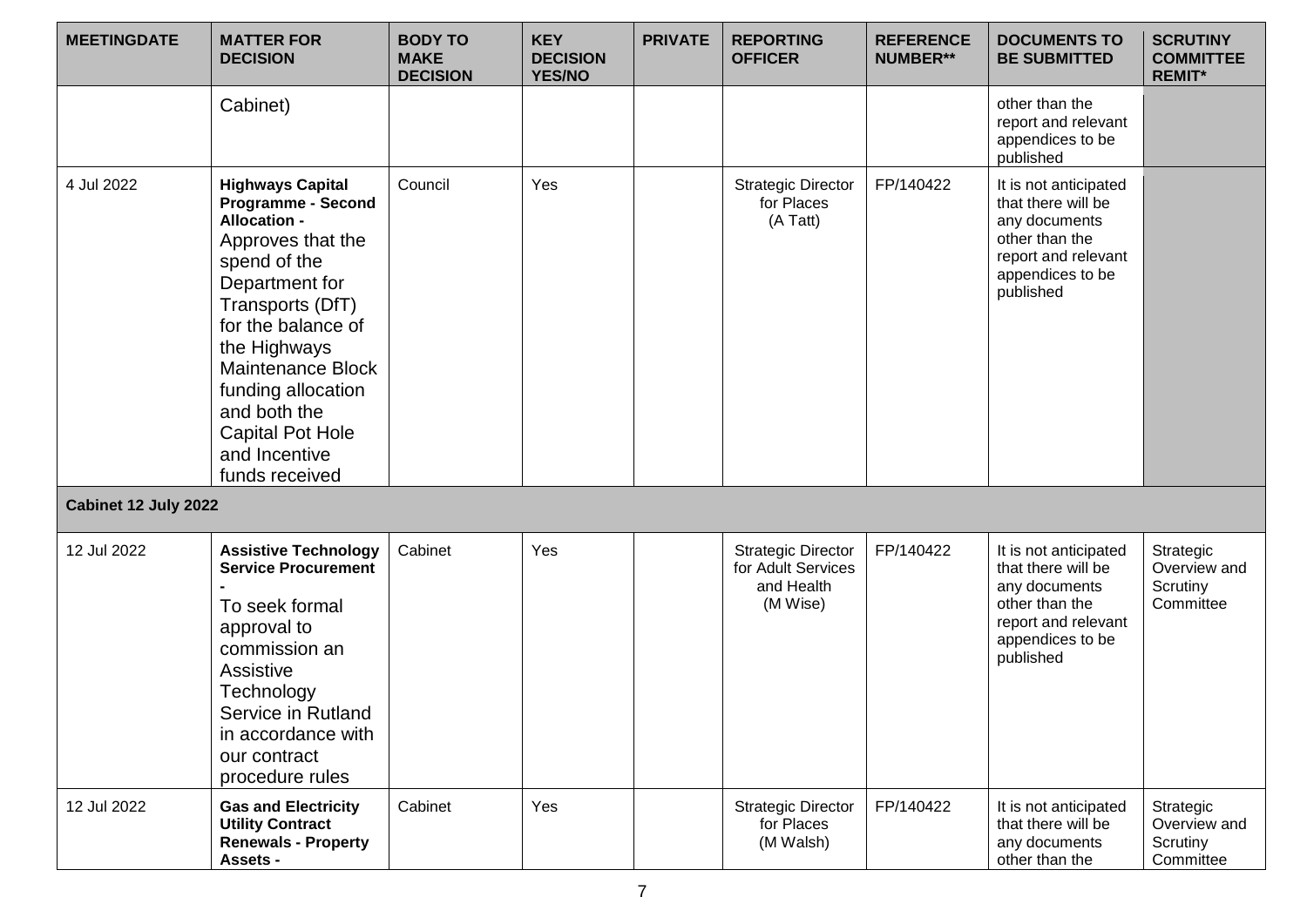| <b>MEETINGDATE</b> | <b>MATTER FOR</b><br><b>DECISION</b>                                                                                                                                                                                                                                                                                                                                                                                                                | <b>BODY TO</b><br><b>MAKE</b><br><b>DECISION</b> | <b>KEY</b><br><b>DECISION</b><br><b>YES/NO</b> | <b>PRIVATE</b> | <b>REPORTING</b><br><b>OFFICER</b>                      | <b>REFERENCE</b><br><b>NUMBER**</b> | <b>DOCUMENTS TO</b><br><b>BE SUBMITTED</b>                                                                                             | <b>SCRUTINY</b><br><b>COMMITTEE</b><br><b>REMIT*</b> |
|--------------------|-----------------------------------------------------------------------------------------------------------------------------------------------------------------------------------------------------------------------------------------------------------------------------------------------------------------------------------------------------------------------------------------------------------------------------------------------------|--------------------------------------------------|------------------------------------------------|----------------|---------------------------------------------------------|-------------------------------------|----------------------------------------------------------------------------------------------------------------------------------------|------------------------------------------------------|
|                    | <b>That Cabinet</b><br>authorises the<br><b>Strategic Director</b><br>Places in<br>consultation with<br>Portfolio Holder for<br>Policy, Strategy,<br>Partnerships,<br>Economy and<br>Infrastructure to<br>determine a<br>procurement route,<br>award criteria and<br>if a suitable<br>supplier or<br>suppliers are<br>identified, move<br>forward and award<br>contracts for the<br>supply of gas and<br>electricity to<br>Council owned<br>assets. |                                                  |                                                |                |                                                         |                                     | report and relevant<br>appendices to be<br>published                                                                                   |                                                      |
| 12 Jul 2022        | <b>Waste and</b><br><b>Streetscene Services</b><br>(including Waste<br><b>Collection and</b><br>Disposal) - Strategy<br>and Procurement -<br><b>Report seeking</b><br>Cabinet approval<br>a) to go out to<br>tender to procure<br>Waste and<br><b>Streetscene</b><br>services (including                                                                                                                                                            | Cabinet                                          | Yes                                            | Part<br>exempt | <b>Strategic Director</b><br>for Places<br>(A Culleton) | FP/280422                           | It is not anticipated<br>that there will be<br>any documents<br>other than the<br>report and relevant<br>appendices to be<br>published | Strategic<br>Overview and<br>Scrutiny<br>Committee   |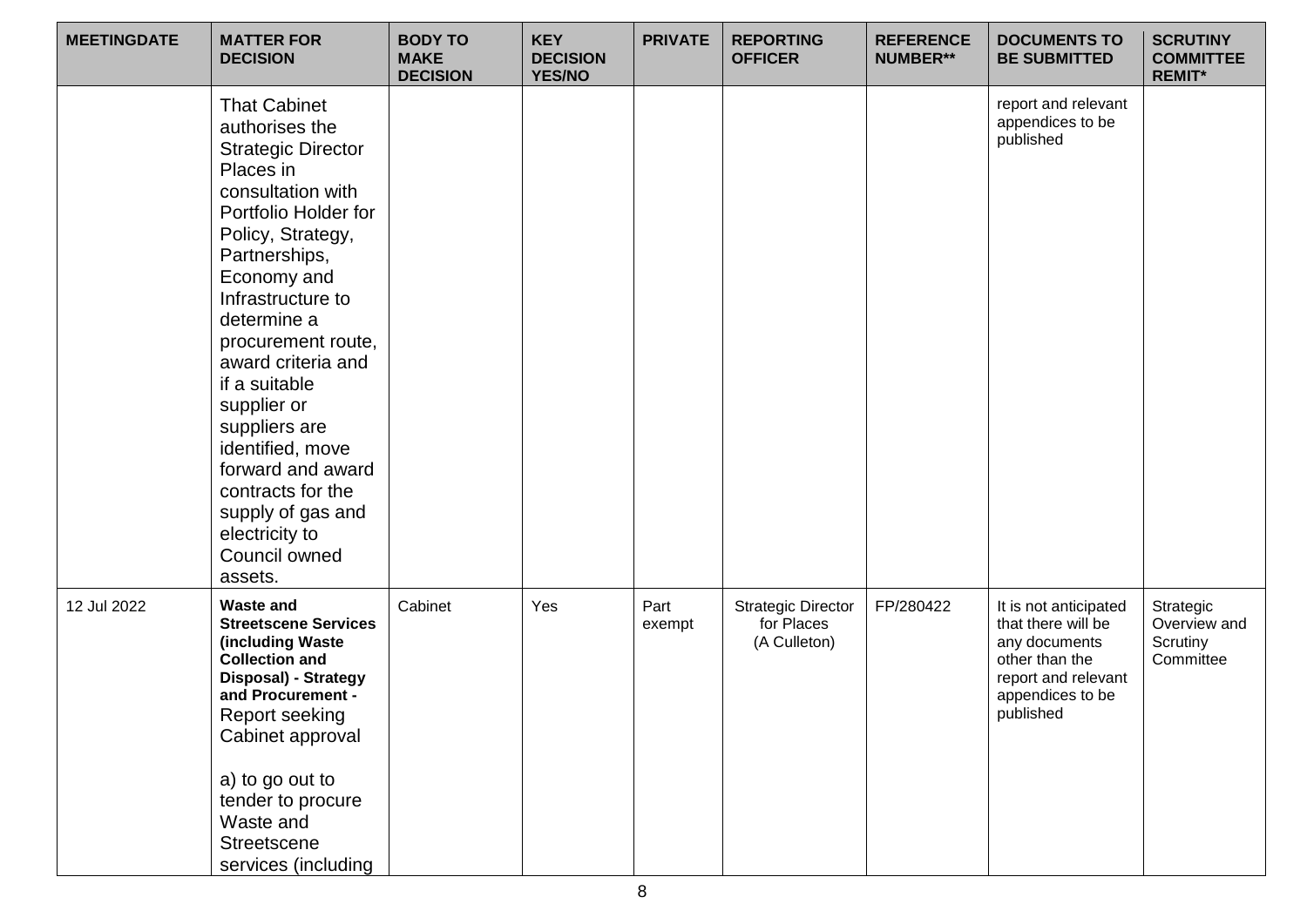| <b>MEETINGDATE</b>               | <b>MATTER FOR</b><br><b>DECISION</b>                                                                                                                                           | <b>BODY TO</b><br><b>MAKE</b><br><b>DECISION</b> | <b>KEY</b><br><b>DECISION</b><br><b>YES/NO</b> | <b>PRIVATE</b> | <b>REPORTING</b><br><b>OFFICER</b>                      | <b>REFERENCE</b><br><b>NUMBER**</b> | <b>DOCUMENTS TO</b><br><b>BE SUBMITTED</b>                                                                                             | <b>SCRUTINY</b><br><b>COMMITTEE</b><br><b>REMIT*</b> |
|----------------------------------|--------------------------------------------------------------------------------------------------------------------------------------------------------------------------------|--------------------------------------------------|------------------------------------------------|----------------|---------------------------------------------------------|-------------------------------------|----------------------------------------------------------------------------------------------------------------------------------------|------------------------------------------------------|
|                                  | waste collection<br>and disposal) in<br>line with contract<br>procedure rule<br>b) of The Municipal<br>Waste<br>Management and<br><b>Streetscene</b><br>Strategy 2021-<br>2035 |                                                  |                                                |                |                                                         |                                     |                                                                                                                                        |                                                      |
| 12 Jul 2022                      | Developing a UK<br><b>Shared Prosperity</b><br><b>Fund Investment</b><br>Plan                                                                                                  | Cabinet                                          | Yes                                            |                | <b>Strategic Director</b><br>for Places<br>(P Sharp)    | FP/140422                           | It is not anticipated<br>that there will be<br>any documents<br>other than the<br>report and relevant<br>appendices to be<br>published | Strategic<br>Overview and<br>Scrutiny<br>Committee   |
| <b>Cabinet 16 August 2022</b>    |                                                                                                                                                                                |                                                  |                                                |                |                                                         |                                     |                                                                                                                                        |                                                      |
| 16 Aug 2022                      | <b>Grounds</b><br><b>Maintenance &amp;</b><br><b>Forestry Project</b><br><b>Specification</b>                                                                                  | Cabinet                                          | Yes                                            |                | <b>Strategic Director</b><br>for Places<br>(A Culleton) | FP/140422                           | It is not anticipated<br>that there will be<br>any documents<br>other than the<br>report and relevant<br>appendices to be<br>published | Strategic<br>Overview and<br>Scrutiny<br>Committee   |
| <b>Council 5 September 2022</b>  |                                                                                                                                                                                |                                                  |                                                |                |                                                         |                                     |                                                                                                                                        |                                                      |
| 5 Sep 2022                       | <b>Grounds</b><br>Maintenance &<br><b>Forestry Project</b><br><b>Specification Sign</b><br>Off                                                                                 | Council                                          | Yes                                            |                | <b>Strategic Director</b><br>for Places<br>(A Culleton) | FP/140422                           | It is not anticipated<br>that there will be<br>any documents<br>other than the<br>report and relevant<br>appendices to be<br>published |                                                      |
| <b>Cabinet 13 September 2022</b> |                                                                                                                                                                                |                                                  |                                                |                |                                                         |                                     |                                                                                                                                        |                                                      |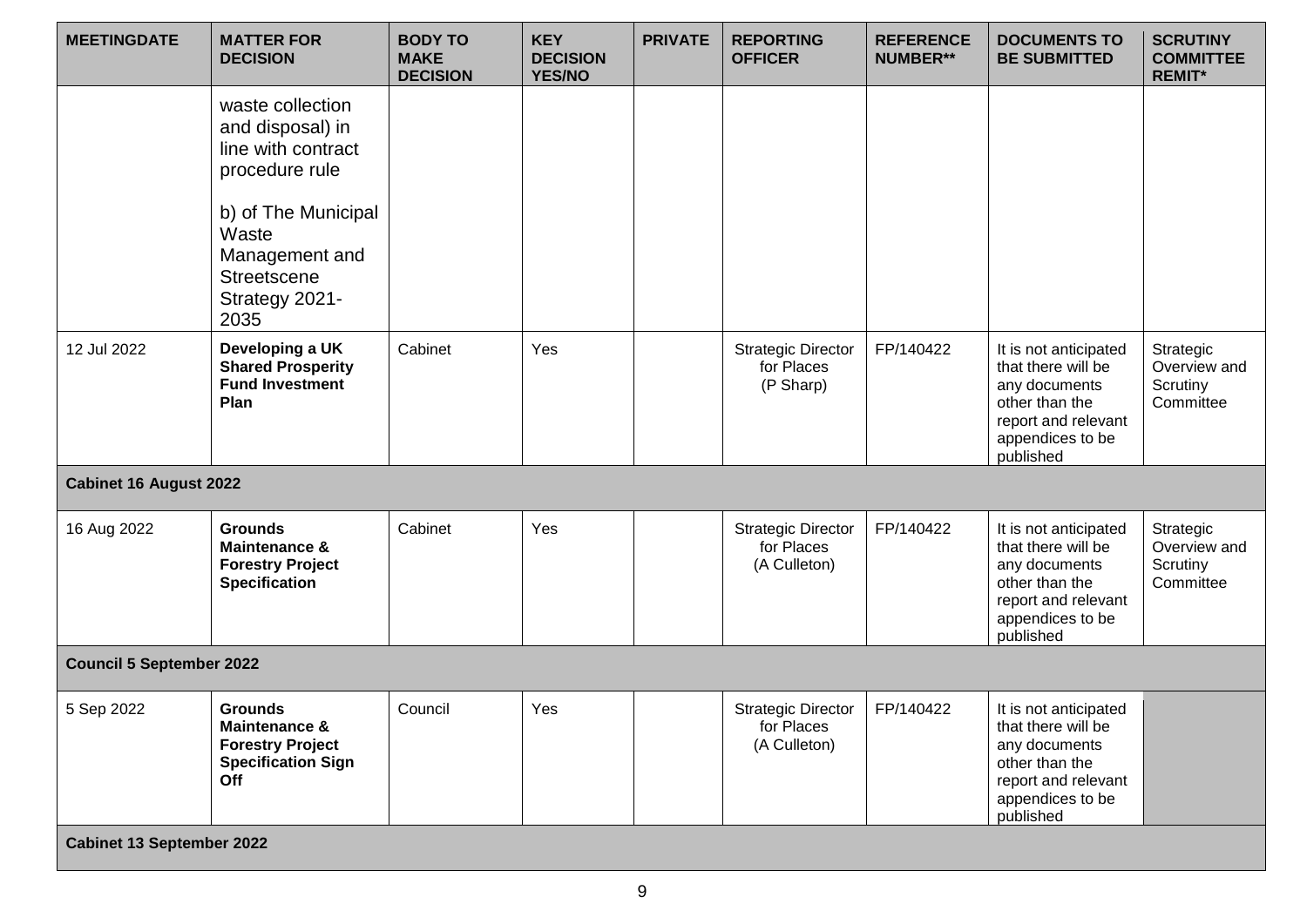| <b>MEETINGDATE</b>              | <b>MATTER FOR</b><br><b>DECISION</b>                                                                                                                                                                                                                                               | <b>BODY TO</b><br><b>MAKE</b><br><b>DECISION</b> | <b>KEY</b><br><b>DECISION</b><br><b>YES/NO</b> | <b>PRIVATE</b> | <b>REPORTING</b><br><b>OFFICER</b>                            | <b>REFERENCE</b><br><b>NUMBER**</b> | <b>DOCUMENTS TO</b><br><b>BE SUBMITTED</b>                                                                                             | <b>SCRUTINY</b><br><b>COMMITTEE</b><br><b>REMIT*</b> |
|---------------------------------|------------------------------------------------------------------------------------------------------------------------------------------------------------------------------------------------------------------------------------------------------------------------------------|--------------------------------------------------|------------------------------------------------|----------------|---------------------------------------------------------------|-------------------------------------|----------------------------------------------------------------------------------------------------------------------------------------|------------------------------------------------------|
| <b>Council 10 October 2022</b>  |                                                                                                                                                                                                                                                                                    |                                                  |                                                |                |                                                               |                                     |                                                                                                                                        |                                                      |
| <b>Cabinet 18 October 2022</b>  |                                                                                                                                                                                                                                                                                    |                                                  |                                                |                |                                                               |                                     |                                                                                                                                        |                                                      |
| <b>Council 7 November 2022</b>  |                                                                                                                                                                                                                                                                                    |                                                  |                                                |                |                                                               |                                     |                                                                                                                                        |                                                      |
| <b>Cabinet 15 November 2022</b> |                                                                                                                                                                                                                                                                                    |                                                  |                                                |                |                                                               |                                     |                                                                                                                                        |                                                      |
| <b>Council 5 December 2022</b>  |                                                                                                                                                                                                                                                                                    |                                                  |                                                |                |                                                               |                                     |                                                                                                                                        |                                                      |
| <b>Cabinet 13 December 2022</b> |                                                                                                                                                                                                                                                                                    |                                                  |                                                |                |                                                               |                                     |                                                                                                                                        |                                                      |
| <b>Cabinet 12 January 2023</b>  |                                                                                                                                                                                                                                                                                    |                                                  |                                                |                |                                                               |                                     |                                                                                                                                        |                                                      |
| 12 Jan 2023                     | <b>Draft Revenue and</b><br><b>Capital Budget</b><br>$2023/4 -$<br>To approve the draft<br>2023/24 revenue<br>and capital budget<br>for consultation.                                                                                                                              | Cabinet                                          | Yes                                            |                | <b>Strategic Director</b><br>for Resources<br>(S Della Rocca) | FP/140422                           | It is not anticipated<br>that there will be<br>any documents<br>other than the<br>report and relevant<br>appendices to be<br>published | Strategic<br>Overview and<br>Scrutiny<br>Committee   |
| 12 Jan 2023                     | <b>Treasury</b><br><b>Management</b><br><b>Strategy and Capital</b><br><b>Investment Strategy -</b><br>To approve the<br>Treasury<br>Management<br>Strategy<br>(Investment<br>Strategy,<br>Borrowing<br>Strategy) which<br>sets a framework<br>for the Council's<br>investment and | Cabinet                                          | Yes                                            |                | <b>Strategic Director</b><br>for Resources<br>(S Della Rocca) | FP/140422                           | It is not anticipated<br>that there will be<br>any documents<br>other than the<br>report and relevant<br>appendices to be<br>published | Strategic<br>Overview and<br>Scrutiny<br>Committee   |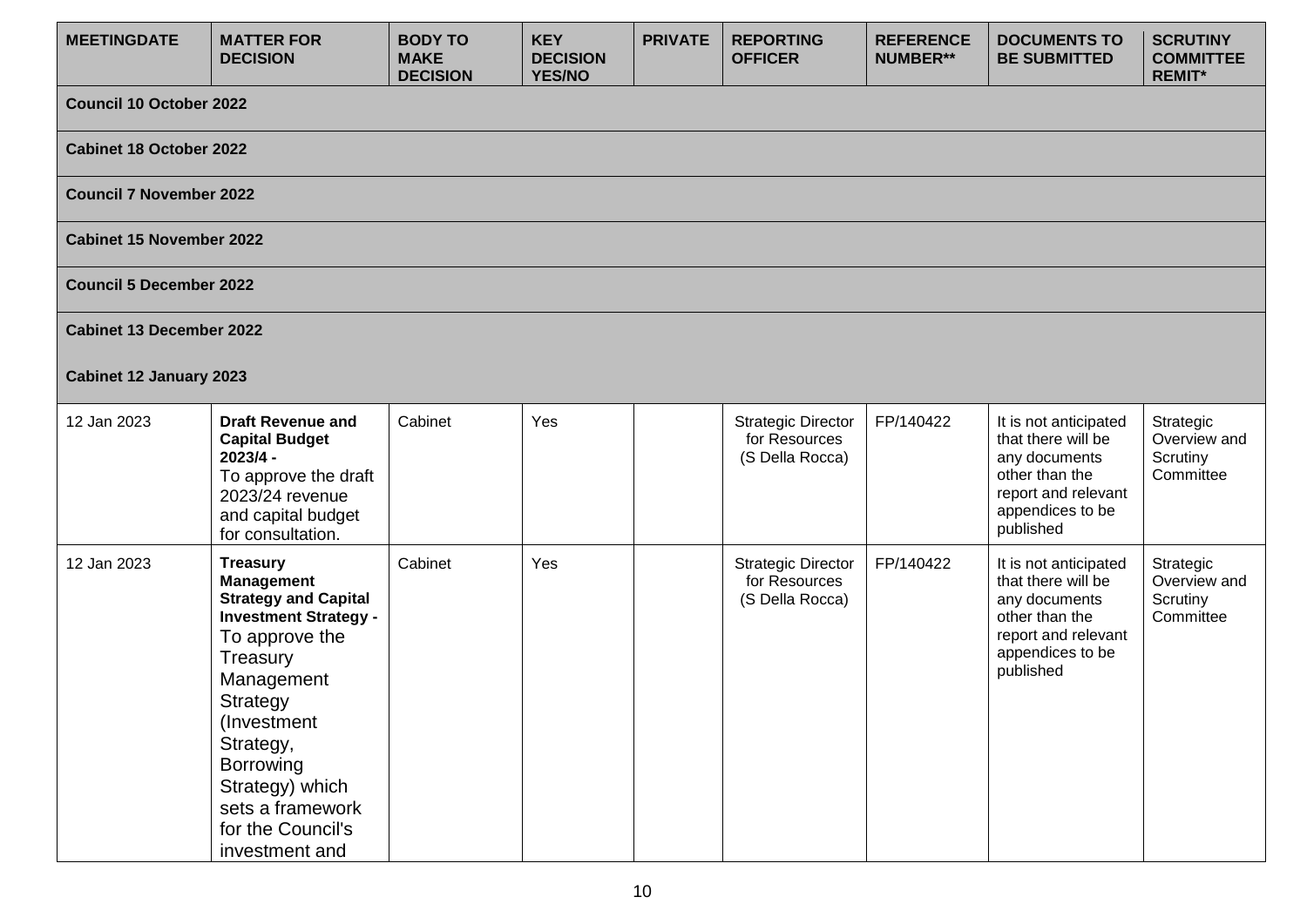| <b>MEETINGDATE</b>                       | <b>MATTER FOR</b><br><b>DECISION</b>                                                                                                                                                | <b>BODY TO</b><br><b>MAKE</b><br><b>DECISION</b> | <b>KEY</b><br><b>DECISION</b><br><b>YES/NO</b> | <b>PRIVATE</b> | <b>REPORTING</b><br><b>OFFICER</b>                            | <b>REFERENCE</b><br><b>NUMBER**</b> | <b>DOCUMENTS TO</b><br><b>BE SUBMITTED</b>                                                                                             | <b>SCRUTINY</b><br><b>COMMITTEE</b><br><b>REMIT*</b> |  |  |  |  |
|------------------------------------------|-------------------------------------------------------------------------------------------------------------------------------------------------------------------------------------|--------------------------------------------------|------------------------------------------------|----------------|---------------------------------------------------------------|-------------------------------------|----------------------------------------------------------------------------------------------------------------------------------------|------------------------------------------------------|--|--|--|--|
|                                          | borrowing activity.                                                                                                                                                                 |                                                  |                                                |                |                                                               |                                     |                                                                                                                                        |                                                      |  |  |  |  |
|                                          | <b>Council 23 January 2023</b>                                                                                                                                                      |                                                  |                                                |                |                                                               |                                     |                                                                                                                                        |                                                      |  |  |  |  |
| <b>Cabinet 14 February 2023</b>          |                                                                                                                                                                                     |                                                  |                                                |                |                                                               |                                     |                                                                                                                                        |                                                      |  |  |  |  |
| 14 Feb 2023                              | <b>Revenue and Capital</b><br><b>Budget 2023/24</b>                                                                                                                                 | Cabinet                                          | Yes                                            |                | <b>Strategic Director</b><br>for Resources<br>(S Della Rocca) | FP/140422                           | It is not anticipated<br>that there will be<br>any documents<br>other than the<br>report and relevant<br>appendices to be<br>published | Strategic<br>Overview and<br>Scrutiny<br>Committee   |  |  |  |  |
| 14 Feb 2023                              | <b>Fees and Charges</b><br>2023/24 -<br>To discuss the<br>level of fees and<br>charges to be set<br>for services<br>provided by the<br>council for the<br>financial year<br>2023/24 | Cabinet                                          | Yes                                            |                | <b>Strategic Director</b><br>for Resources<br>(S Della Rocca) | FP/140422                           | It is not anticipated<br>that there will be<br>any documents<br>other than the<br>report and relevant<br>appendices to be<br>published | Strategic<br>Overview and<br>Scrutiny<br>Committee   |  |  |  |  |
| <b>Council (Budget) 27 February 2023</b> |                                                                                                                                                                                     |                                                  |                                                |                |                                                               |                                     |                                                                                                                                        |                                                      |  |  |  |  |
| 27 Feb 2023                              | <b>Revenue and Capital</b><br><b>Budget 2023/24</b>                                                                                                                                 | Council                                          | Yes                                            |                | <b>Strategic Director</b><br>for Resources<br>(S Della Rocca) | FP/140422                           | It is not anticipated<br>that there will be<br>any documents<br>other than the<br>report and relevant<br>appendices to be<br>published |                                                      |  |  |  |  |
| 27 Feb 2023                              | <b>Fees and Charges</b><br>2023/24                                                                                                                                                  | Council                                          | Yes                                            |                | <b>Strategic Director</b><br>for Resources<br>(S Della Rocca) | FP/140422                           | It is not anticipated<br>that there will be<br>any documents<br>other than the<br>report and relevant<br>appendices to be<br>published |                                                      |  |  |  |  |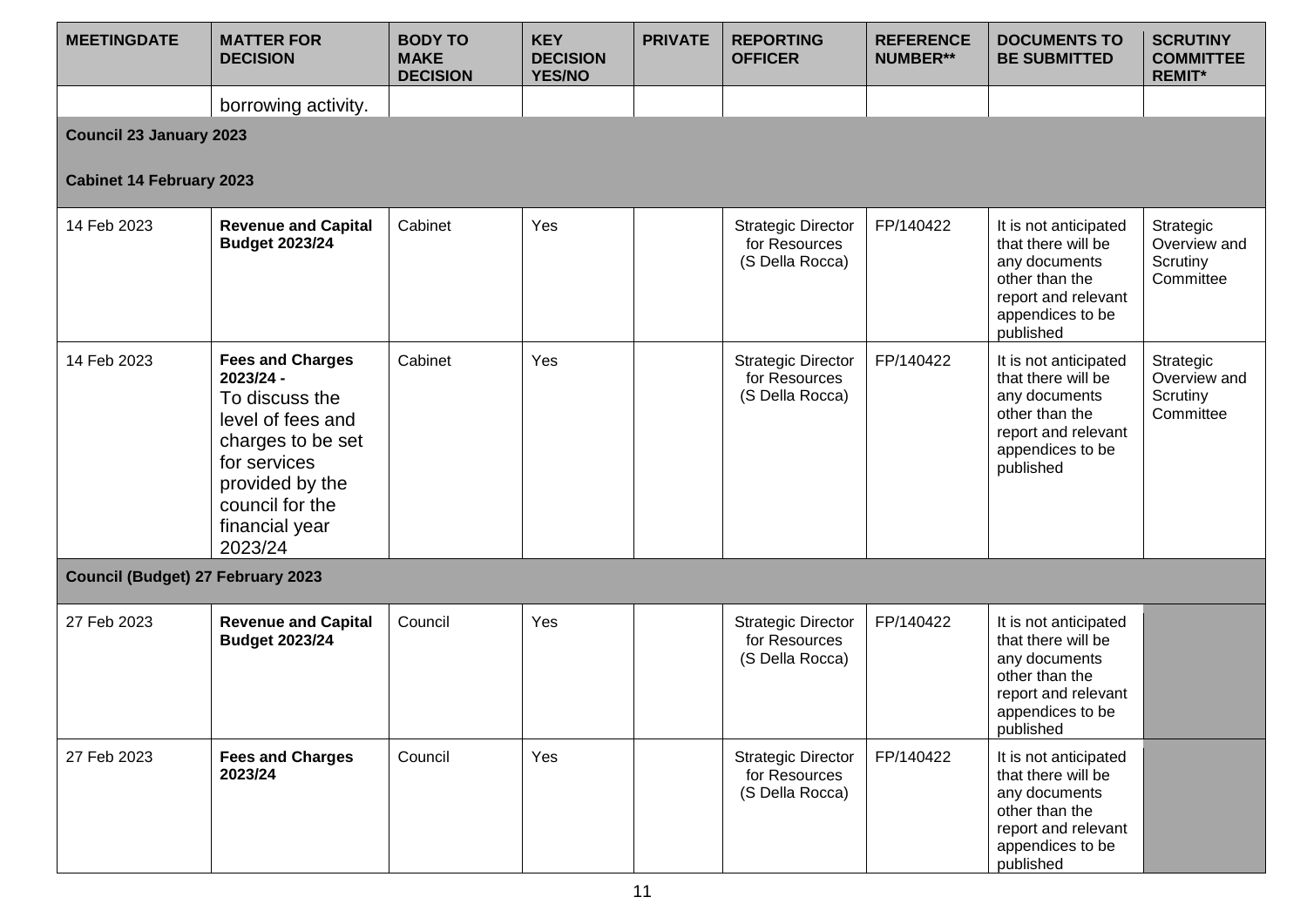| <b>MEETINGDATE</b>                | <b>MATTER FOR</b><br><b>DECISION</b>                                                                         | <b>BODY TO</b><br><b>MAKE</b><br><b>DECISION</b> | <b>KEY</b><br><b>DECISION</b><br><b>YES/NO</b> | <b>PRIVATE</b> | <b>REPORTING</b><br><b>OFFICER</b>                            | <b>REFERENCE</b><br><b>NUMBER**</b> | <b>DOCUMENTS TO</b><br><b>BE SUBMITTED</b>                                                                                             | <b>SCRUTINY</b><br><b>COMMITTEE</b><br><b>REMIT*</b> |
|-----------------------------------|--------------------------------------------------------------------------------------------------------------|--------------------------------------------------|------------------------------------------------|----------------|---------------------------------------------------------------|-------------------------------------|----------------------------------------------------------------------------------------------------------------------------------------|------------------------------------------------------|
| 27 Feb 2023                       | <b>Treasury</b><br><b>Management</b><br><b>Strategy and Capital</b><br><b>Investment Strategy</b><br>2023/24 | Council                                          | Yes                                            |                | <b>Strategic Director</b><br>for Resources<br>(S Della Rocca) | FP/140422                           | It is not anticipated<br>that there will be<br>any documents<br>other than the<br>report and relevant<br>appendices to be<br>published |                                                      |
| 27 Feb 2023                       | Council Tax 2023/24                                                                                          | Council                                          | Yes                                            |                | <b>Strategic Director</b><br>for Resources<br>(S Della Rocca) | FP/140422                           | It is not anticipated<br>that there will be<br>any documents<br>other than the<br>report and relevant<br>appendices to be<br>published |                                                      |
| <b>Cabinet 7 March 2023</b>       |                                                                                                              |                                                  |                                                |                |                                                               |                                     |                                                                                                                                        |                                                      |
| <b>Council 27 March 2023</b>      |                                                                                                              |                                                  |                                                |                |                                                               |                                     |                                                                                                                                        |                                                      |
| <b>Cabinet 4 April 2023</b>       |                                                                                                              |                                                  |                                                |                |                                                               |                                     |                                                                                                                                        |                                                      |
| <b>Annual Council 15 May 2023</b> |                                                                                                              |                                                  |                                                |                |                                                               |                                     |                                                                                                                                        |                                                      |
| 15 May 2023                       | <b>Scheme of</b><br>Delegation 2023-24                                                                       | Council                                          | Yes                                            |                | <b>Monitoring Officer</b><br>(T Delaney)                      | FP/140422                           | It is not anticipated<br>that there will be<br>any documents<br>other than the<br>report and relevant<br>appendices to be<br>published |                                                      |
| 15 May 2023                       | <b>Appointments to</b><br><b>Outside Bodies 2023-</b><br>24                                                  | Council                                          | Yes                                            |                | <b>Monitoring Officer</b><br>(T Delaney)                      | FP/140422                           | It is not anticipated<br>that there will be<br>any documents<br>other than the<br>report and relevant<br>appendices to be<br>published |                                                      |
| 15 May 2023                       | Programme of<br><b>Meetings 2023-24</b>                                                                      | Council                                          | Yes                                            |                | Monitoring Officer<br>(T Delaney)                             | FP/140422                           | It is not anticipated<br>that there will be<br>any documents                                                                           |                                                      |